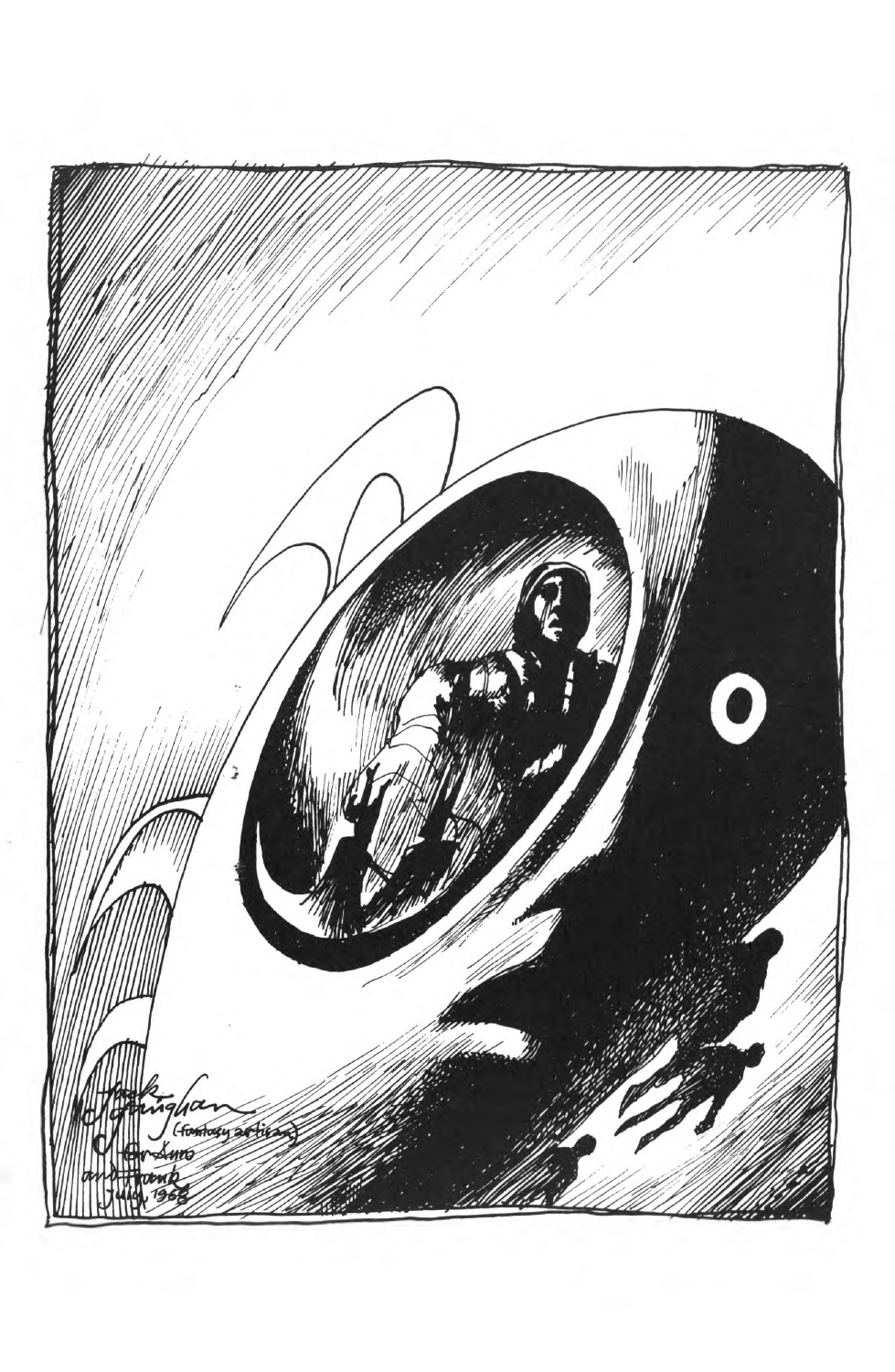| <b>No. 6</b>                                                                                                                                                                                                                                        | 1969<br>Ą.                                                                                                                                                                                                              |
|-----------------------------------------------------------------------------------------------------------------------------------------------------------------------------------------------------------------------------------------------------|-------------------------------------------------------------------------------------------------------------------------------------------------------------------------------------------------------------------------|
| Contents:<br>Art and Speculative Fiction<br>by Baird Searles                                                                                                                                                                                        | Page 3                                                                                                                                                                                                                  |
| Report by Philip José Farmer                                                                                                                                                                                                                        | Page 9                                                                                                                                                                                                                  |
| Editorial                                                                                                                                                                                                                                           | Page 14                                                                                                                                                                                                                 |
| A Speech About Science Fiction Readers                                                                                                                                                                                                              |                                                                                                                                                                                                                         |
| by Willy Ley                                                                                                                                                                                                                                        | Page 15                                                                                                                                                                                                                 |
| LUNA'<br>Editor: Franklin M. Dietz Jr.<br>Published Three Times A Year                                                                                                                                                                              | <b>Subscription Rates:</b><br>$LUNA' - $1.00$ per year                                                                                                                                                                  |
| <b>LUNA Monthly</b><br>Editor: Ann F. Dietz<br>Published monthly by Frank & Ann Dietz,<br>655 Orchard Street, Oradell, N.J. 07649<br>Offset Printing by Al Schuster<br><b>LUNA Annual</b><br>Editor: Ann F. Dietz<br>Annual Cumulative Bibliography | <b>LUNA</b> Monthly $-25¢$ per copy<br>\$3.00 per year via Third Class Mail<br>\$3.75 per year First Class Mail<br>\$4.75 per year outside North America<br>via First Class Mail<br>Airmail rates outside North America |
|                                                                                                                                                                                                                                                     | supplied upon Request<br>LUNA Annual $-$ \$1.00 per copy                                                                                                                                                                |
| Back issues available: LUNA 3 and 5 -<br>15¢ each. LUNA 4 (Special Bok issue)-<br>30¢.                                                                                                                                                              | Checks and Money Orders should be made<br>payable to Franklin M. Dietz Jr.                                                                                                                                              |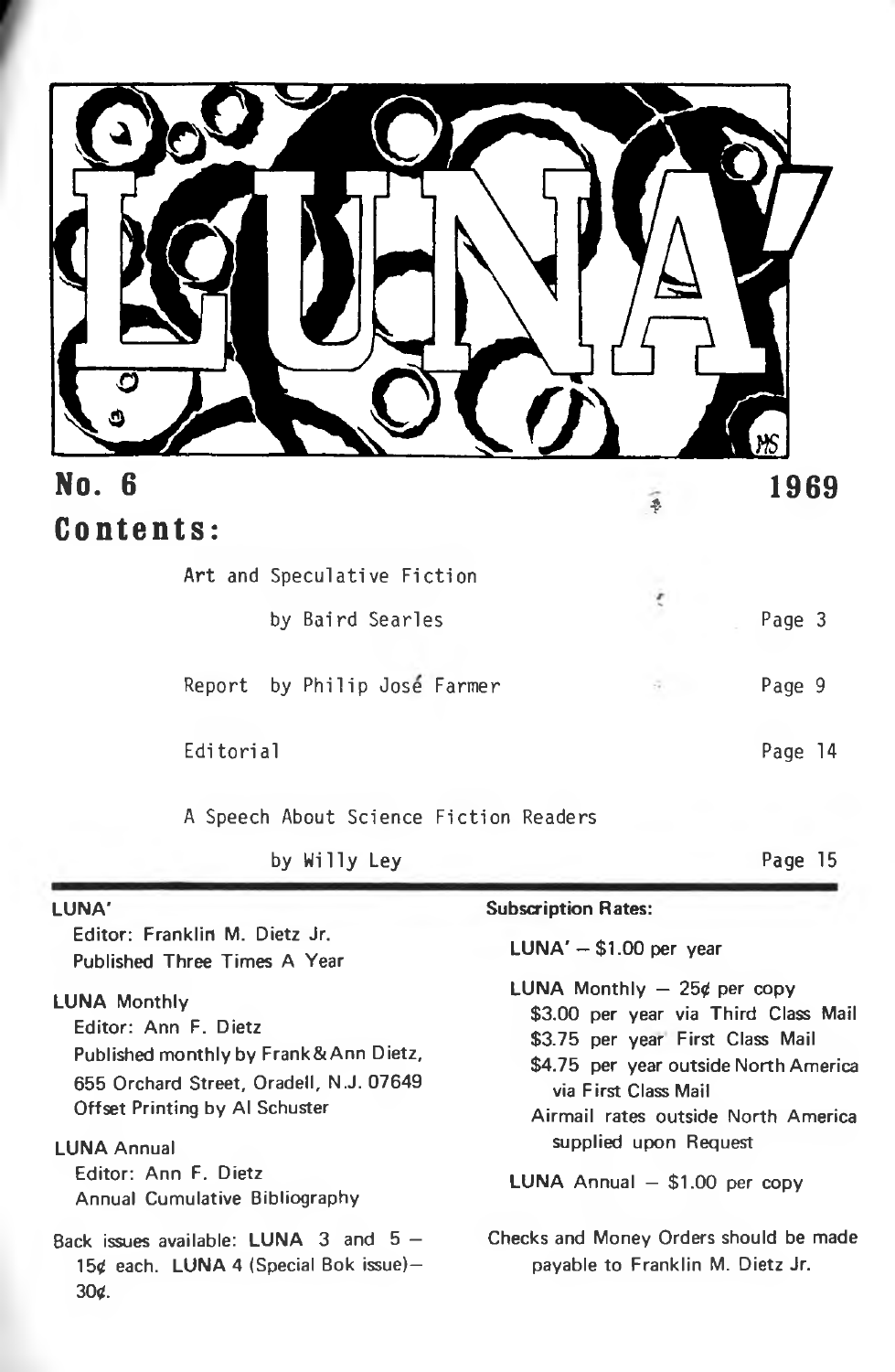# **Art and Speculative Fiction**

### **A Speech' by Baird Searles**

When I was asked to speak here, I pulled Art and Speculative Fiction out of the air as a dual subject, both of which I feel strongly about, and the interconnection of the two is something that has always baffled me. One thing I will not do, however, is offer a definition of either. One of the things that convinces me that science fiction is closer to art than it thinks is that its boundaries have never been defined. However for the purposes of this talk, I am going to include fantasy as an aspect of the field. As for a definition of art, everyone has one and they're all different. <sup>I</sup> will venture the hint, though, that art is not the object done, but how and in what spirit it is done. So much for the tedious definition, or non-definition, of terms. I'm going to cover two general themes under our main topic: what has been done, and what's going to be done, in the arts, that ties in with science fiction and fantasy.

As to what has been done, I'm just going to call to your attention various works in the various fields that <sup>I</sup> think would be of interest to the fan of speculative fiction (I use that term in the broadest sense, and I'll go into that later). I think the thing that attracted me to science fiction in the first place is what attracted me to the arts that thing called a sense of wonder; making out of the stuff of ordinary life something special and glamorous and magical, if you will, and it has always baffled me that so many people that read sci-fi and, to a lesser degree, fantasy, have not gone off in the same direction. To those of you that have, forgive me; I'll probably be covering some obvious and familiar ground today.

Before I get<sup>\$</sup>specific, I'd like to go off again into some general terminology which might explain why I'll be talking about the things that I've chosen. Surrealism, for instance, in a very broad sense, is fantasy. The most famous example, Dali's *The Persistence of Memory* (the painting with the limp watches), is certainly a fantastic landscape — you might blink if you ran across it in the Jersey Meadows — but it has no logic. Or I should say the logic of it is the symbolism that the artist chose to give it. For me, true fantasy has to have an interior logic which generally implies some sort of narrative or time factor of continuity. Keeping our same example, I'm sure Aldiss or Ballard could write a story around this painting that would give it some sort of intrinsic logic. Maybe what it boils down to is that the work in question has to have at least <sup>a</sup> surface of reality — <sup>I</sup> must, at least momentarily, be fooled into believing it. That's why I find very little paint-ing or sculpture fantasy — though much of it is fantastic. Only if it is depicting something to which I can apply prior knowledge to fill in a

*\*Presented at the Eastern Science Fiction Association meeting on Sunday afternoon, April 7, 1968, in Newark, New Jersey.*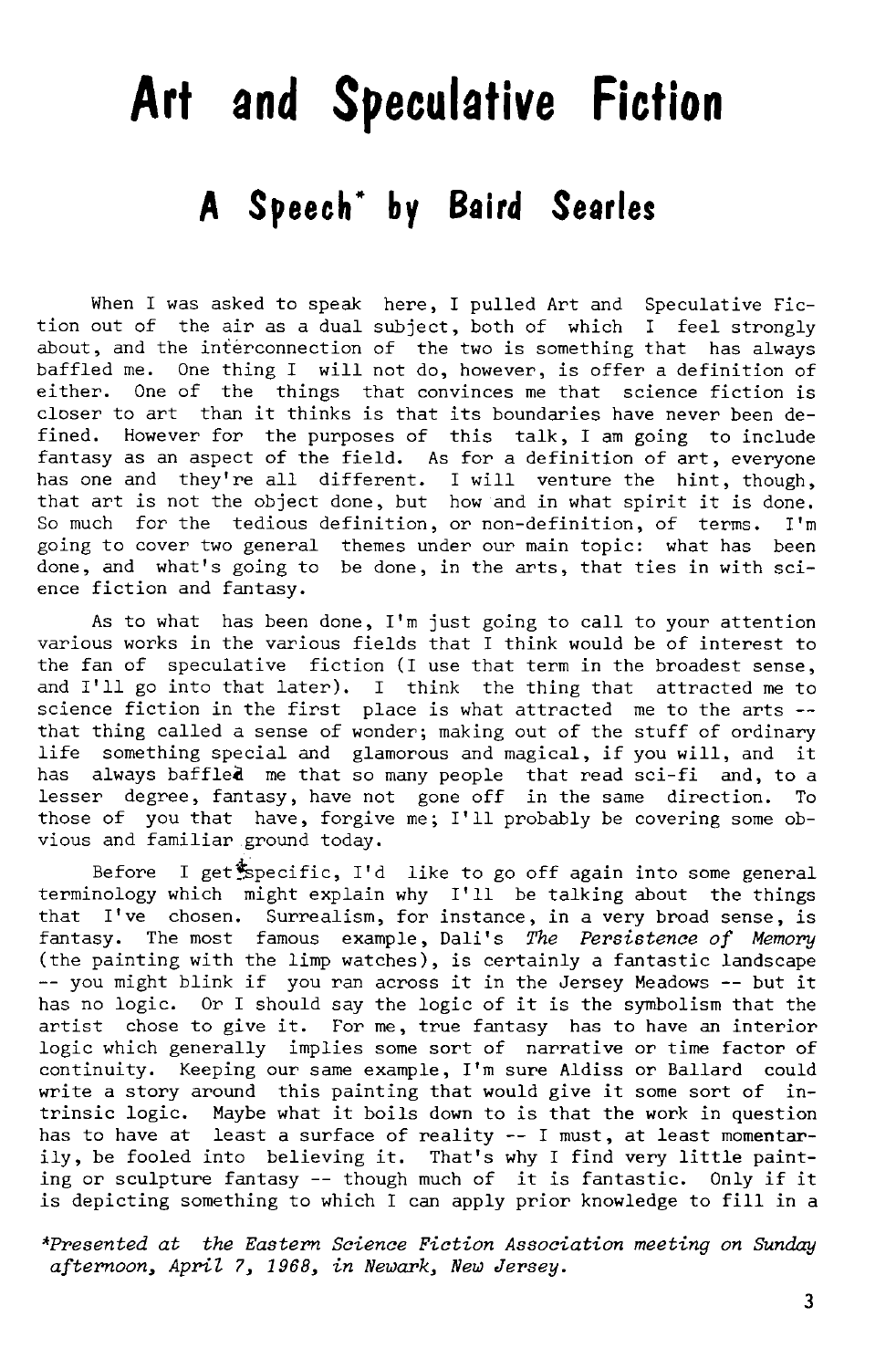logical explanation do I find it fantasy, and then it becomes illustration; which is certainly valid artistically, but it is an art form that is dependent on something else -- usually fiction — for its value.

While we're in the field of the graphic arts, we might as well stay with it and go on to some examples of paintings that might interest you. It's entirely up to you if you want to consider the religious art of the Middle Ages fantasy or realism; I'm not about to go into that question. There are the jolly hells of Bosch and the monsters of Goya for really good imaginative visualizing. I have two favorite paintings from the 19th century that are so specific that they could illustrate stories that have not been written. One is called *The Fairy Fellers Master Stroke* and is of a small knoll covered with daisies and tiny people, intricately depicted with enormous detail, including some fairly terrifying costumed insects. These fairies are nearer the Good Folk of Arthur Machen than the sweet little people of Victorian children. The artist, William Dadd, was a patricide who painted the work in Bedlam, and never painted another thing when released to a more civilized establishment. The other work is an exquisite landscape with unicorns in the Met, the title of which escapes me. Of the modern artists, 41. C. Escher is the most intriguing, particularly to science fiction readers. His drawing of myriad stairways with android-like people using them, with entirely different orientations as to which way is up, decorated the cover of the July 1967 *New Worlds,* and he has many more similar; beauty of a drawing of ants on a Mobius strip, and some highly imaginative renderings of standard optical illusions made into architectural forms. These are indeed alien landscapes.

I would like to touch on science fiction's own artists, the illustrators. Those of you that have heard my program know that <sup>I</sup> am tiresomely concerned with the art work and covers of the magazines. I think it is commercially and artistically necessary to package the reading matter in attractive and tasteful covers and illustrations. In a way, things are not quite so bad as they Were when the covers were exclusively babe and BEMs, but even they were a good deal livelier than what we have now, and looking at *Thrilling Wonder Stories* with today's eyes, the covers at least had a pop art appeal. Most of what we have today has no appeal whatsoever, as far as I'm concerned, with, I admit, a few exceptions. In the past, the field has brought forth several superb stylists. Virgil Finlay is still, thank God, with us, and <sup>I</sup> can be seduced into reading almost anything he illustrates. Hannes Bok is no longer with us, a bitter loss indeed. Finlay draws the beautiful and retains its beauty, a difficult feat. Bok drew the grotesque, and made it beautiful, an even more notable feat. Ed Cartier's humor was miraculous in a generally humorless field, and Lee Brown Coye has certainly a style of his own, though not personally appealing to me. Kelly Freas and Jack Gaughan know what they're doing, and Bonestell is a brilliant technician but is a real seen-one-seen-'em-all painter. Other than that, things are in a bad way artistically, and I am not going to shut up about it. <sup>I</sup> blame the shortsightedness of the publishers and the ennui of the fans, and <sup>I</sup> think it's a shameful matter.

The examples of fantastic painting are really endless, of **course** Much folk art, classic art, Oriental art could be cited. What it really boils down to is that much art, in the narrow and broad sense of the term, is a stylization of reality just as science fiction and fantasy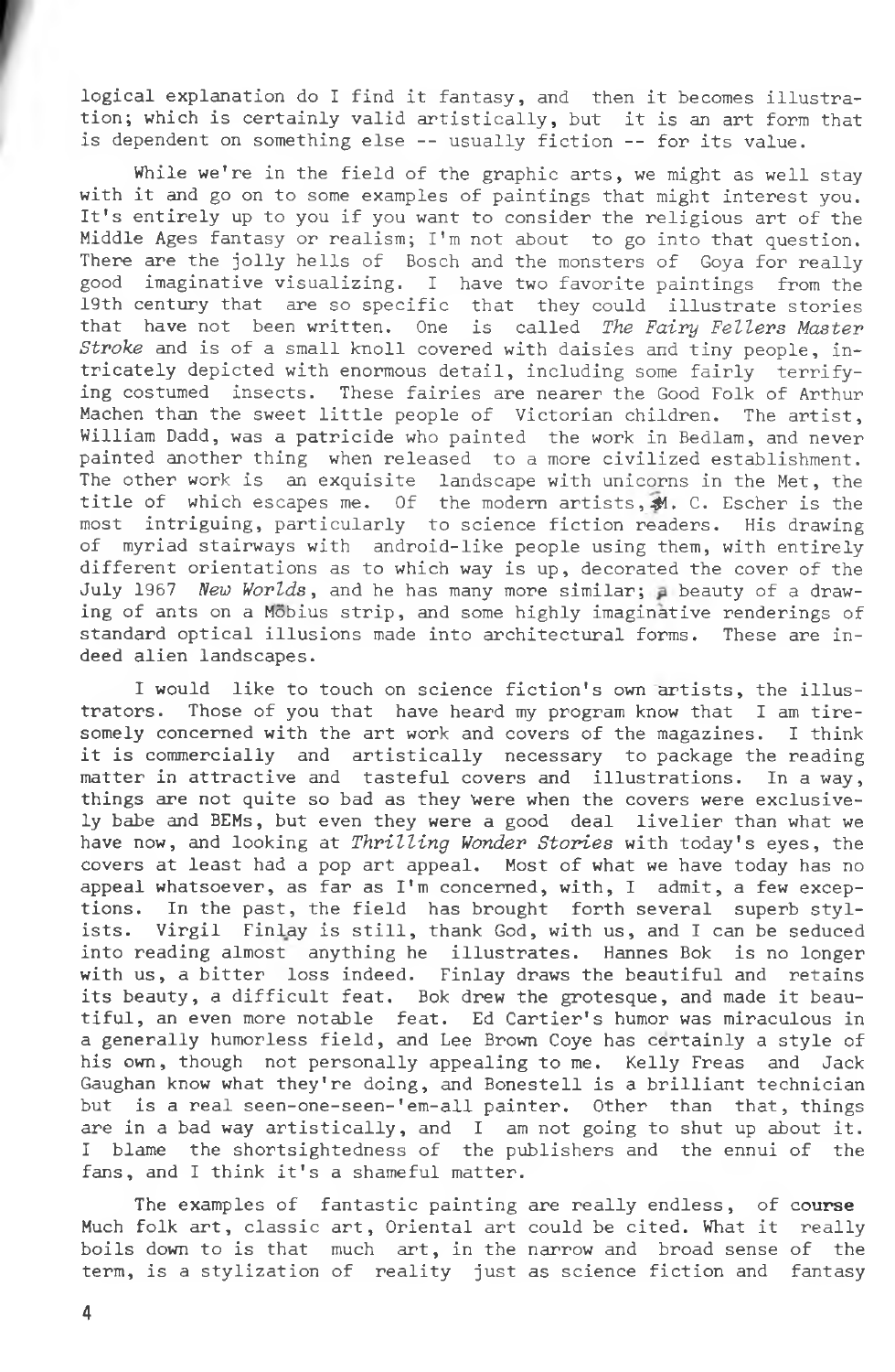are in their own ways, simply stylizations of various modes of reality.

To touch very briefly on sculpture, aside from depictions of mythological subjects, some exciting things have been happening just lately. Ballard's singing sculptures of Vermillion Sands have had their equivalents in the galleries. The Bachet brothers and Harry Bertoia have made great sounding clusters of metal that are very exciting to hear and to look at. Of the ultimate sculptural art, that of architecture, there's not much to say, since it is limited in its imaginative use by its necessary functionality. But those of you that visited Expo will know that there are some places for architecture to play, such as a World's Fair. Habitat was an example of speculative architecture, not very liveable, I think, and not all that extreme, but still an intriguing concept. Much more daring, to my mind, was the 0. S. Pavilion with the extraordinary idea of a building within a dome, and it suggested what most of the writers had not thought of in fiction: that the rooms in a building within a dome need not all be inside rooms. Outside living is equally practicable, though not quite so private, and much more space can be utilized in that way.

Plowing on through the muses, we run square into music, which presents problems. The ultimate non-literary art, it can only suggest with tone poems and the like, worlds of fantasy. Certain examples are the *Symphonic Fantastique* of Berlioz, with a cracking good witch's Sabbath, and the *Chasseur Maudit* of Franck, a musical description of the Wild Hunt of Odin through the skies. Opera, of course, is literary, if one can grace it with that term; narrative might be better. While the operatic stage abounds with fantasies, from Gluck's *Orpheus and Euridice* on down to Britten's *Midsummer Night's Dream,* the usual staging for opera is enough to kill any sense of wonder that might be aroused by the primitive plots. As you may guess, <sup>I</sup> generally dislike the field. There are three operas, however, that I do like: all fairly modern, all fantasies with music that works for it, and all to be avoided on stage, and all short, a necessity so far as I'm concerned. Britten has set Henry James classic ghost story *Turn of the Screw* to fine menacing creepy music; there's a lovely delicate setting by Stravinsky of the Anderson story of the nightingale; and Ravel has set a mad little tale by Colette called *The Child and the Sorcerers,* in which furniture and animals are sentient. The latter would be perfect for an animated film.

I must mention the Swedish opera, *Aniara,* by Karl-Birger Blomdahl, which is really hard core science fiction. It has some of the idiocies that creep in whenever a writer not steeped in science fiction tries to handle it; but there are also some surprisingly sophisticated concepts; the main plot being devoted to the crew and passengers of a spaceship, deflected from their Martian destination into an endless voyage away from the sun. One major character is an artificial entity called the Mima, and there's some really striking use of electronic music.

To move on from my unfavoritest art to my favoritist, the dance has always been devoted to the fantastic. Dancers have always seemed to me like perfectly programmed androids, moving in a not quite human manner through space. Far from being a haven for dear white skirted ladies with nonsensical wings on their backs, dance in the past fifty years has had its share of sex and violence, the near-classic *Petrouchka* tells of a puppet with vague longings for a soul; again the word *android* comes to mind. *The Cage* is straight out of de Camp's *Rogue Queen.* A society of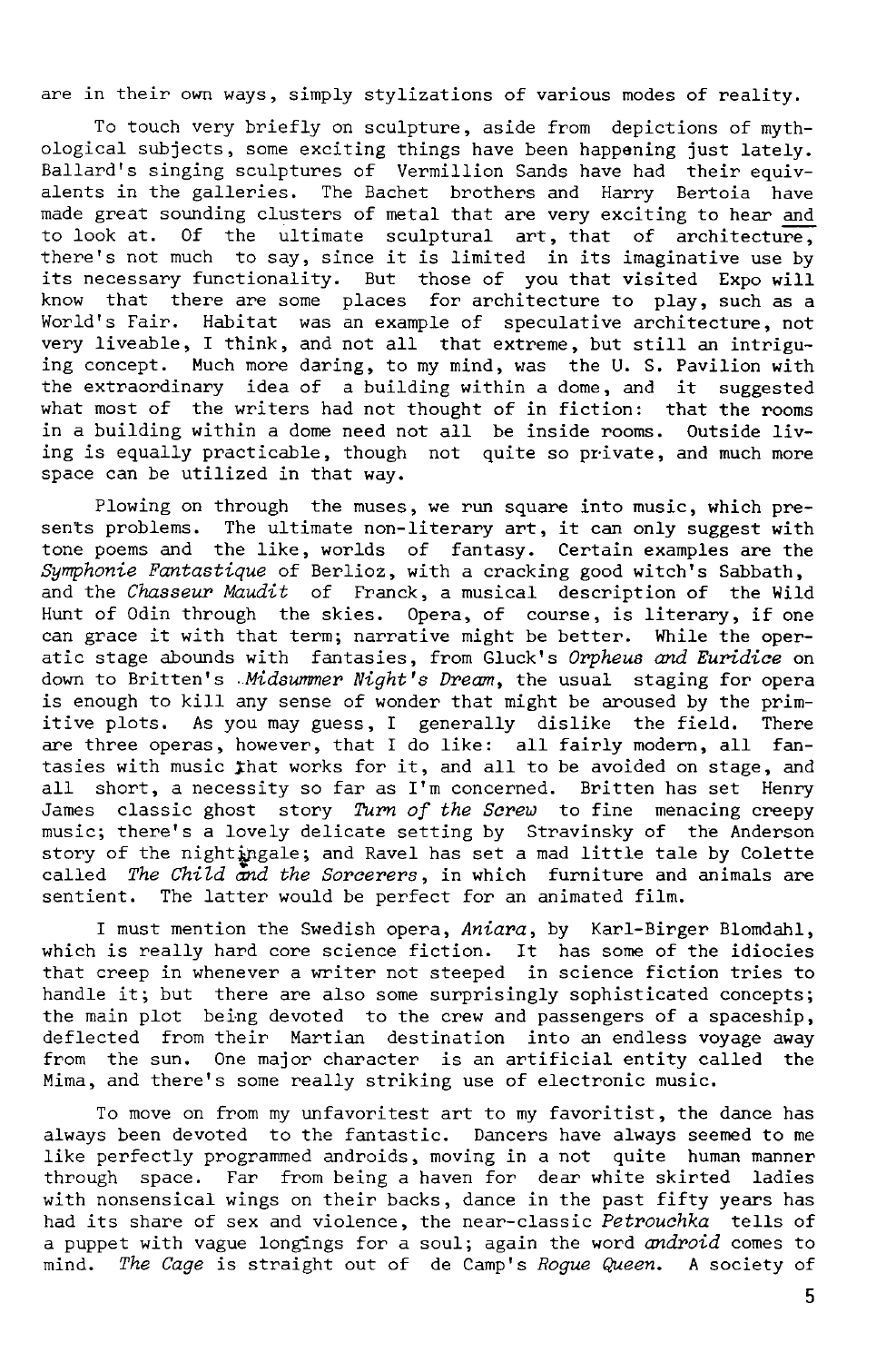insectoid females, living in some underground cavern hung with tangled webs, brings forth a new member. Unwinding her cocoon, they stroke life into her body. Left alone, she is approached by a lone male; there is a violent mating and she kills him by strangling him between her thighs. The group enters to feed on the body. On hearing another male approach, they again leave her; but before she kills, there is a flash of something else. They have a long, twiney dance together, but in the surrounding darkness you hear the pattering of the feet of the other females. They enter and force the novice to kill, and she becomes a fullfledged member of the community. Balanchine's *Electronics* was a space age Persephone, to a chilling electronic score, set in a world of icy caves. *Sea Shadow* is a neo-romantic encounter between a swimmer and a girl that rises from the sea, and this year's *Clowns* starts with a nuclear explosion and a rain of bodies from the flies. On the modern dance side, *Orbs* concerns the movement of the planets with all their attendant symbolism and attributes. The four sections are entitled: Venusian Spring, Martian Summer, Saturnian Autumn, and Plutonian Winter. Martha Graham retells the ancient Greek fantasies set in strange landscapes of the mind. And the Henry Street company specializes in productions with wild lighting and electronic music And strange costumes that distort and extend the human body into inhuman shapes, all of it having an odd mechanical look as if it were a company of robots dancing for other robots. *r*

As for the legitimate stage, otherwise known as the theatre, not much can be said. <sup>I</sup> guess everyone knows that the word robot comes from Capek's play of the 30's, *R. U. R.* and aside from that, the theatre has not done much in the way of imaginative writing. I think that the stage is going the way of opera, becoming conservative, unimaginative, and drearily produced, and anything in the sense of drama will be handled from now on best by film.

The film, of course, is the art form next to the written that has given us the most fantasy and science fiction. There's very little point in going into all that it's done here; everyone has their favorite films in the field. As you may know, we've been taking a poll on *Of Unicorns and Universes* of the ten best fantasy films of all time; it's to wind up on the 30th of April and I'd appreciate lists from all of you to get as large a sampling as possible. The results so far have been interesting; I think I can leak the fact that much to my surprise, the older films are leading the pack — *Caligari, Metropolis,* and *King Kong.* The two newer films that are showing strongly are *War of the Worlds* and *The Thing.* And they are far from recent. However, there has been an enormous variety of films represented and seeing just which films are considered fantasy is as intriguing as which ones have the strongest showing. In any case, the results will be announced in full on the *Unicorns and Universes* of May 9th.

However, I would like to add that the animated film has always been my hope and despair in the way of fantasy and film. When one thinks what could be done, and what hasn't been done with it, one could weep. Only *Fantasia* took full advantage in a major work of the potential, and that was a flop that scared Disney into the countless desecrations that he has since done. However, a correspondent on the film poll called my attention to his theory that like it or not, Disney has shaped the fantasy images of a generation, and that when describing psychedelic trips,

6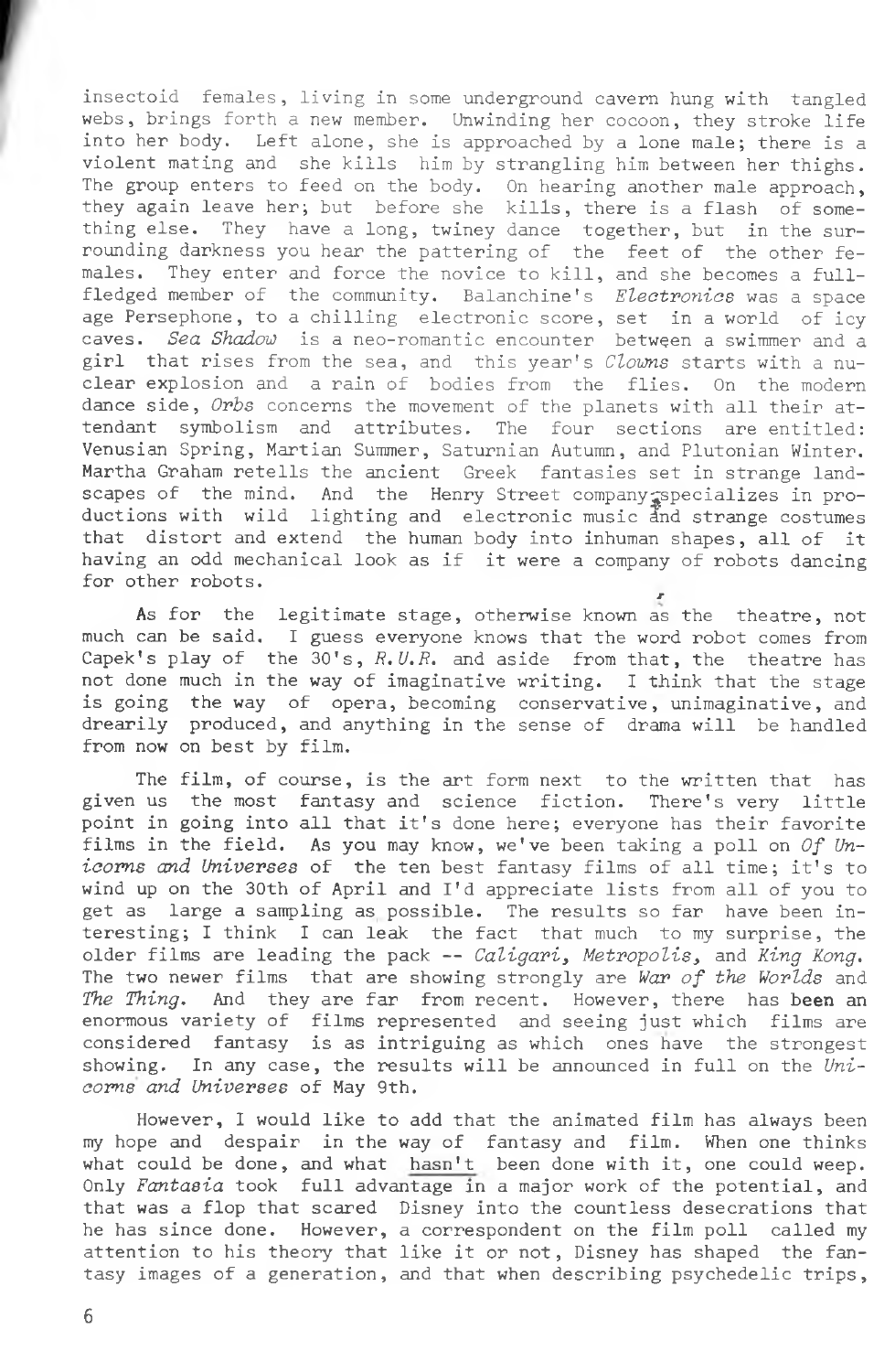the equation with Disney images is frequent. There's a thought for the week!

As for radio and TV, strictly as media — well, after *Home,* the sf play on Channel 13 recently, I can hold out a bit of hope, but TV, as ever, will follow, not lead, the other media.

Radio, being home ground for me, is something I have some faith in. I have some influence in three of the most liberal stations and, feeling as I do, that radio can best convey imaginative drama with help from the listener's mind's eye, I shall continue to do as much programming in that area as we can physically produce.

Having touched on all the other arts, I have left that of writing to the end because it ties in with the second theme I wanted to bring up. What's happening now in the arts and what will happen is very much concerned with speculative fiction, and I think it's about time that the field braced itself and accepted the fact that it is an art and not a science. Though even that division is breaking down, as many others are. For instance, that between fantasy and science fiction. I know that many people were upset by the last Nebula awards, but it's got to be faced that the term speculative fiction is sweeping up everything. In a sense, all fiction is speculative, of course, and sparked by asking what if. What if there were a small boy named Oliver Twist from a London workhouse who fell in with a master thief named Fagin? What if a San Francisco girl with wealthy parents decided to marry a negro? <sup>I</sup> think the field in which we read concerns itself with the larger ifs, those of environment and natural law. The classic horror fantasies are really science fiction: *Frankenstein,* of course, and *Dracula* and the werewolf things are simply about new forms of disease with theological overtones. *The Lord of the Rings* is speculation on historical and anthropological grounds.' The division between fantasy and science fiction has always been arbitrary to a degree; with this generation's concern for and explorations of the innerspace of the mind, the division is gone.

Speculative fiction is one of the arts; it needs artistry. Until lately, it has been looked upon as pulp fiction; as commercial writing done for money rather than a craft practised for the love of it, which is a basic requisife of artistry. Much of that is true. The science was good; the concepts were exciting to those with the vision to comprehend them; but the artistry was woefully lacking. But even this hack work was a part of the environment of that day, as were pop films. Science fiction was as much a fact of life as Humphrey Bogart. All the artists of the avant-garde that I know personally are at least passingly familiar with speculative fiction. Some more than passing. The concepts; the excitement, have entered into their lives. Artists have become technicians; the light shows, the films, the electronic sculptures and environments, and machines making music. Science has become art; a rocket launching and a schematic diagram have become aesthetic experiences. The barriers there are breaking down; the concept of pure science , in the *Analog* sense, is becoming as old fashioned as the bustle or V for Victory pins. Science fiction, as a concept, was the first attempt to combine art and science. It is now in danger of becoming the most backward and narrow segment of the arts. So many writers, editors, and fans have a strange kind of attitude -- This is not the future we foresaw; we want no part of it. How dare all these outsiders speculate along with us. We are going to hold on to our old fashioned futures.

7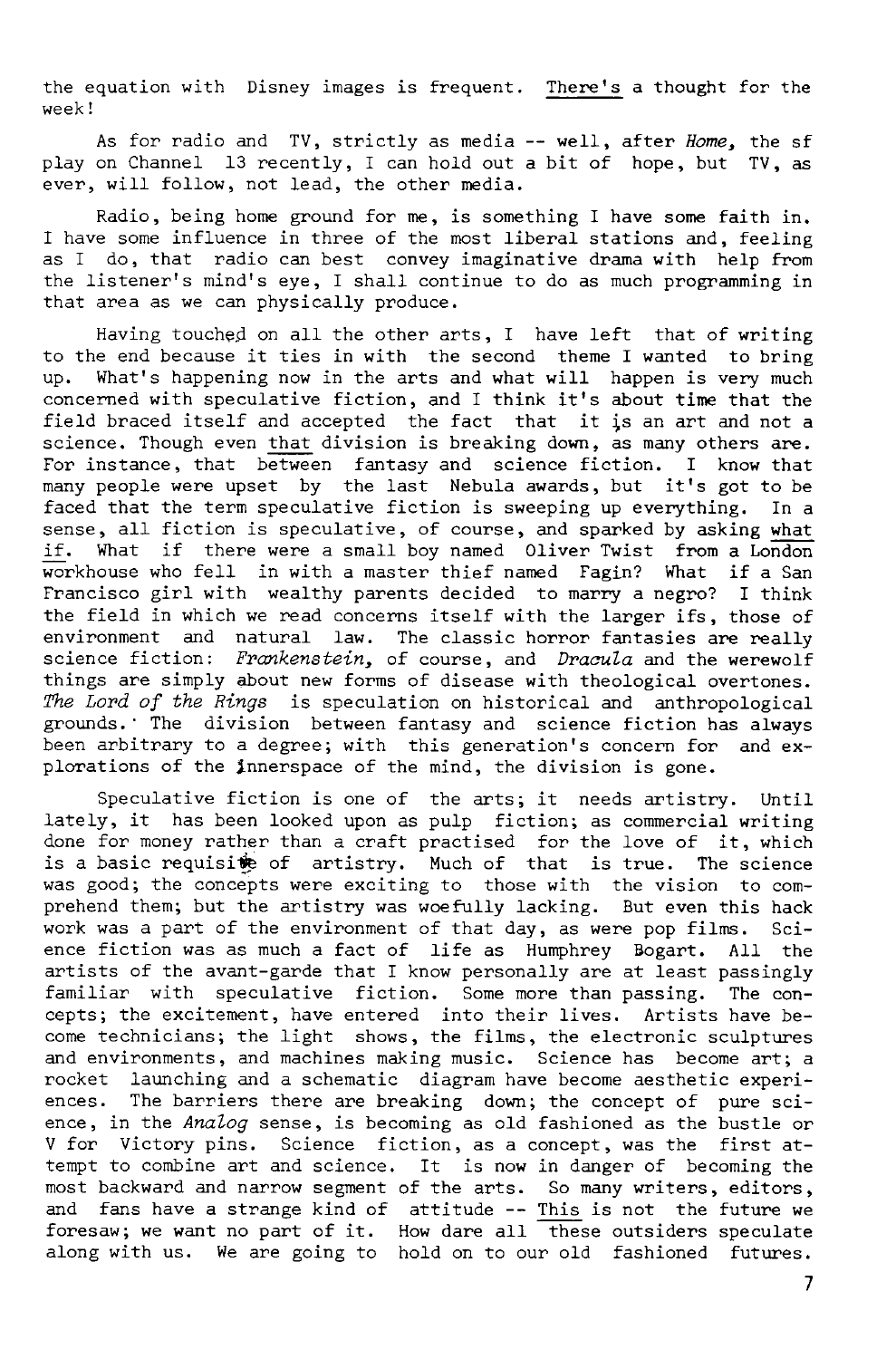*New Worlds* seems to have scared half the science fiction world shitless. I personally think that Moorcock is going off in the wrong direction -- or should I say too many directions. There is still room for a specialty approach; all the barriers need not be broken... just as long as the people inside are aware of what's happening outside. I still like stories with a beginning, a middle, and an end. But there is still the fact that half the artists of today in every field, are speculating. Nurtured on speculative fiction, they are creating today, and are therefore contemporary, but the orientation is speculative. And they're getting better at it than we are. Speculative fiction as an in group has got to take cognizance that the rest of the world is catching up and passing it by. The reason that I admire Chip Delany so much is that he is writing true speculative fiction -- not imitating main stream writing — but nevertheless is oh so obviously aware of what is happening in the world. While I'm casting brickbats, I might as well even up the score and make a few remarks about the writers that nominally belong to us, and yet so far as I'm concerned are imitating the worst aspects of modern fiction. Main stream writing had to turn to new forms... surrealism, fragmentation, and so on, because they had literally run out of everything else to do. But so far as  $I^{\dagger}$ m concerned,  $\ddot{\ddot{\xi}}$ speculative fiction has not yet run out of things to say in a straightforward way, and need not turn to these fractured forms yet.

I'd like to conclude by bringing up something £hat happened this week which sums up everything that I've really beeh talking about. <sup>I</sup> saw *2001: A Space Odyssey.* I won't say too much about it since with this, above all films, it would be morally reprehensible to spill any beans for anyone in advance. <sup>I</sup> have been stridently keeping any reviews or articles from my friends before they see it. <sup>I</sup> have now seen it twice, once at the press preview, once at the opening. First time around, I thought that this is the ultimate science fiction film; 3/h of the way through I thought, this is the ultimate science fiction work at the end I thought this is the ultimate film. But from the eight or nine people that <sup>I</sup> know who have seen it, and the many remarks <sup>I</sup> eavesdropped on in the audience, it seems that the younger generation gets it and the older doesn't -- the sole exception is Judy Merril, whom I suspect to be one of the younger generation in disguise. In any case, this film is a great work of art. It bears about as much resemblance to science fiction as we knew it as *Crime and Punishment* does to the murder mystery. I am proud that this work used as a base a field that I love. But as an experience it goes farther than that field has ever gone, and that field will have to go some to catch up. <sup>I</sup> was horrified to hear of the remark attributed to one of the more conservative leading members of the sci-fi community, "Isn't it a ghame that Kubrick spoiled Clarke's work."

To sum up, the world is changing -- changing more rapidly than it ever has before. And so is man's awareness and consciousness and creations. Barriers are breaking down; those between science and art; fantasy and science fiction; sci-fi reader and the general reader. If the field does not want to end up as a pathetic backwater, it will have to keep abreast of this, and write and edit and illustrate for the college freshman of Butte, Montana. Or not even for that — <sup>I</sup> should say for the ex-college freshman, since the younger generation is dropping out of science fiction as well as everything else. The general view is that the field is 20 years behind the times. (Concluded on Page 16)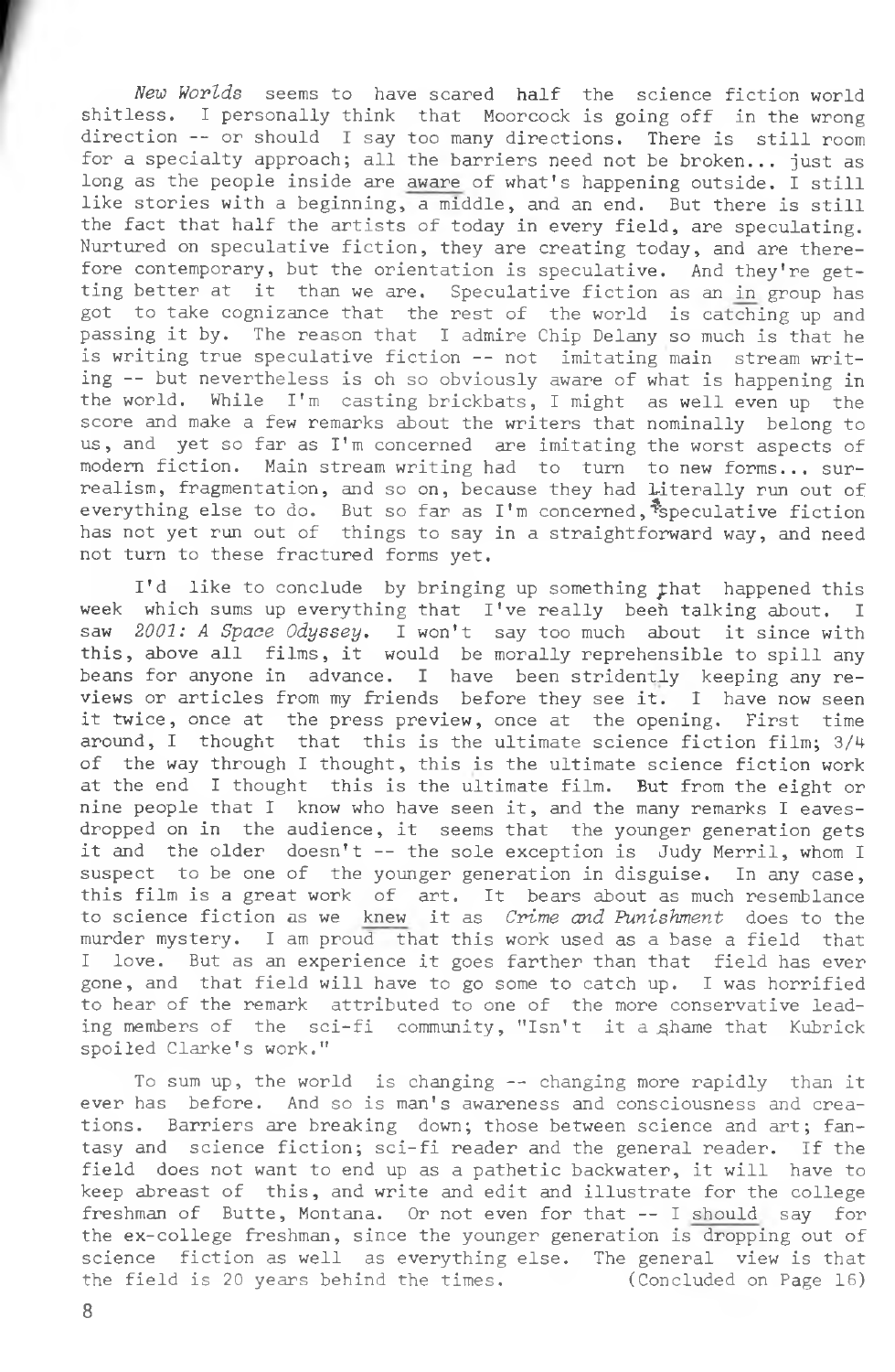# **REPORT**

#### **BY PHILIP JOSE FARMER**

The Rio airport is hot, sticky, and noisy. We're standing in line, waiting to board, the plane for New York, wondering if this evening, a nightmare (though comic at times), will ever end. Brazilians crowd around Jonathan Harris, the Mr. Smith of *Lost in Space,* to worship and to get his autograph. Behind the worshippers are Bester, Clarke, Ellison, Farmer, Harrison, Moskowitz, and Van Vogt, none of whom are recognized. So people do knot themselves around the lead character in a silly-ass space opera. This is natural, I tell myself. One picture worth ten thousand words.

Harris is a friendly likeable person, we find out later, and I wish him continuing good fortune. Moreover, <sup>I</sup> wonder what would happen if sf were as big as TV and we were the ones being surrounded? I find it inconceivable that the majority of the population would ever dig "good" sf. If they did, then you'd have a different kind of human being. In fact, mankind's history would have been slightly different. I don't say it would have been for the better. It would have been different.

What does this have to do with my impressions of the trip to Rio as a guest of the International Film Festival?\*

Everything. If I must write a travelog, I'll write one of the mind.

Finally, we board the Argentinean Airlines plane. It takes a hell of a long time getting off the ground, as if it were overloaded. I have a fantasy that the plane never does manage to get into the air. It keeps on going. The lights of Rio have wheeled away. We're in darkness tunneled out by the plane's lights. We keep going and at last the pilot comes out of his numbness (which, it turns out, is not internally generated). The plane stops. After a while, we get out. The ground is wet and grassy. The time for sunrise comes. No sun. Sentients riding animals glowing with biological light appear, and we know we're in another world.

But the plane does take off. Harry passes me his quart of Scotch. The stewardess brings drinks. I think of what Ziva Sheckley said when we were on a trip to the Corcovado, on top of which is the Stoned Christ of Rio, and we had stopped at a restaurant hanging out over a cliff. Ziva is from New York City and everything Midwest is funny anyway. But she rings the changes on my middle name, speaking of Bob Jos6 Bloch and Bob Jos£ Sheckley and Brian Jos6 Aldiss and J. Jos£ Ballard, who were with us. There was more of that later on, but now I see that Ziva spoke true even in her joking. I've always had the feeling that sf people are a community with a peculiar simpatico, that, in one sense I am merged with the others and they with me. Their middle names are José, even when they don't come up to my ideals and even when they have a deep an-

*\*Second International Film Festival, Rio de Janeiro, March 23-31, 1969*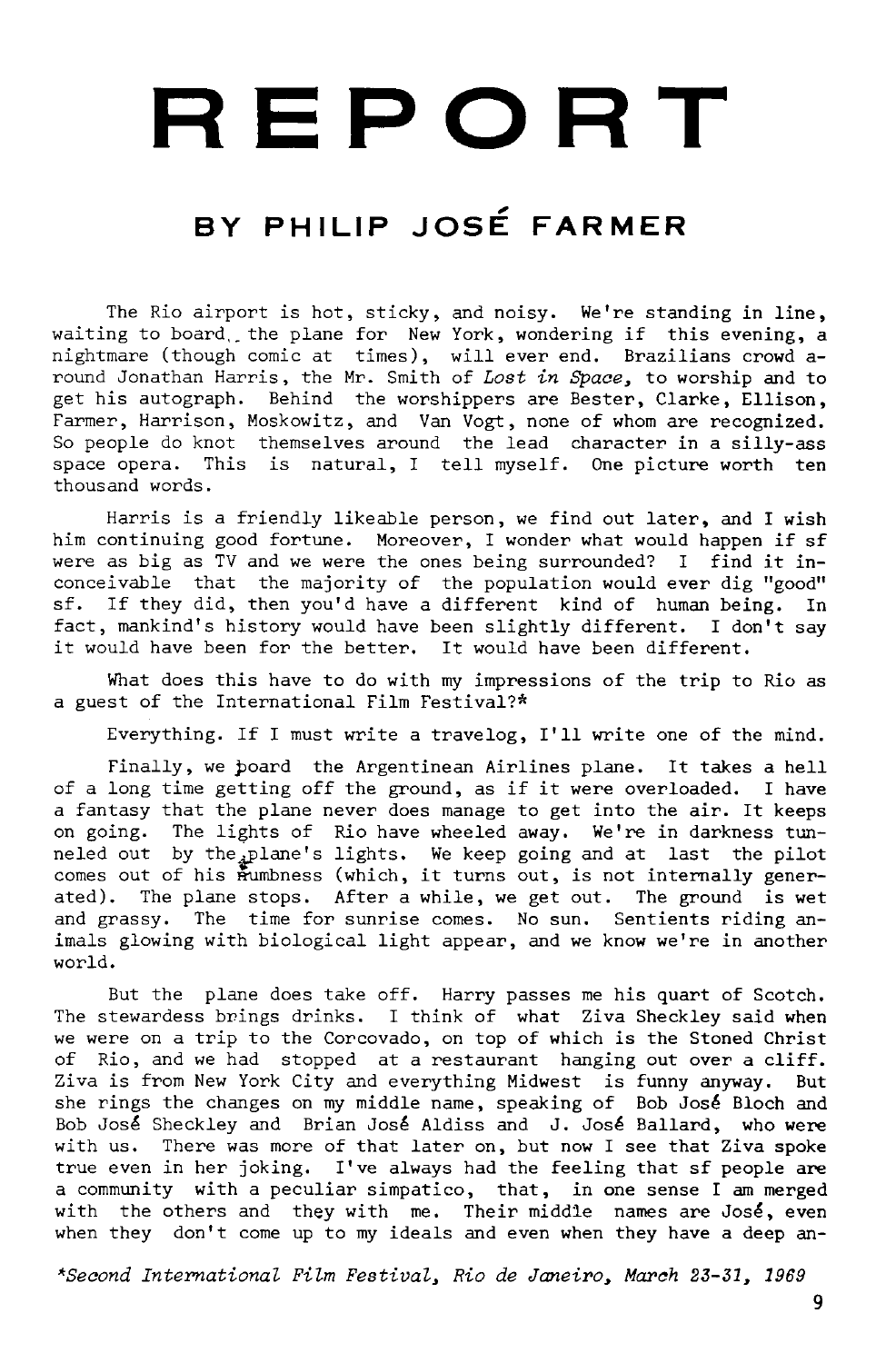tipathy towards me. Thus, John W. Jos6 Juggernaut and Jim Jose Kaltfisch and Robert Jos£ Zounds and Ted Jos4 Blanko, although they've disliked me from the first, still are, in an underground sense, me.

And, at this moment, after our seat belts are unstrapped, I feel more than ever that the writers aboard are more than brothers (since my own brothers would only read sf at the point of a gun and wouldn't understand it if their lives depended upon it). The aisle explodes with voices, most of them happy. Maybe they're happy because they're going home, but <sup>I</sup> like to think it's also because we're together, having a little convention. Behind me, two mortal enemies (in print) Harry Jose Harrierson and Sam José Minostentor are talking, bellowing, rather. They seem so polite, yet what invectives and nasty put-downs they've been hurling at each other in the fanzines!

Sam, standing in the aisle, is leaning far over the tray of the person in the aisle seat so he can talk to Harry. He feels he has to get close to Harry, though God knows why. That roar can be heard the length of the plane and possibly even in the pilots' compartment. (I see them frantically testing controls, lights flashing, buzzers zinging, CRTs jumping with sine and square waves and dots as  $\hat{x}$ he crew probe for the sudden and fearful noise the jets have developed.)

Beside Harry is a small brown-skinned, brown-eyed, dark-haired, bespectacled little girl, fifteen years old, from Austria. Her sandwich is on a plate on the snap-down table before her. She eyes the sandwich and the toothpick skewering it. Sam Minostentor's massive codpiece hangs an inch above it; no wonder she looks as if she's lost her appetite. I'm worried. Sam is like a big zeppelin lowering to land, the pouch containing his genitals is the gondola, and if he doesn't maneuver better, the anchor tower of the toothpick is going to drive up through the gondola.

I think about calling his wife, Jacqueline José the Ripper, to carry him off to safety under her arm, but she is Indian wrestling with Jonathan Harris and winning. Sam is bellowing something about the New Wave pricks at Harry. The conversation is taking a nasty turn, or do my ears deceive me? Sam lifts his zeppelin body and the gondola and floats back to his seat. The young Austrian looks at her untouched sandwich and when the stewardess comes by tells her to take it away.

We settle down. A Spanish movie is shown, despite the efforts of Sam and wife to get up a petition to cancel it. Harry passes the bottle to me a few more times. Good Scotch. In Rio, imported hard liquor is very expensive, which is why <sup>I</sup> usually drank the beer. The beer is better than most U.S. beers and comes in a 24-oz. bottle and costs about a quarter or 20,000 cruzeiros. I think of the article I promised to write. What were the highlights? Getting away from Rio into the heights above the city was one. Being in the poison-green jungle, close to the clouds, in the quiet, was delightful. But part of the delight came from being with people <sup>I</sup> liked. Bob Bloch, the Sheckleys, Ballard, Aldiss, Souto, Gasca, our girl guide, Monica Leib, Mrs. Bester.

The cable car ride to Sugar Loaf was even more exciting and memorable. From there you get a view of the bays and the jungle on the steep mountains in the middle of Rio. A haze hangs over the waters and the islands. You can understand how awed the first white men felt when they sailed their dirty, rickety vessels into these magnificent waters. It is hard to believe that the beautiful white-towered city below is a hell 10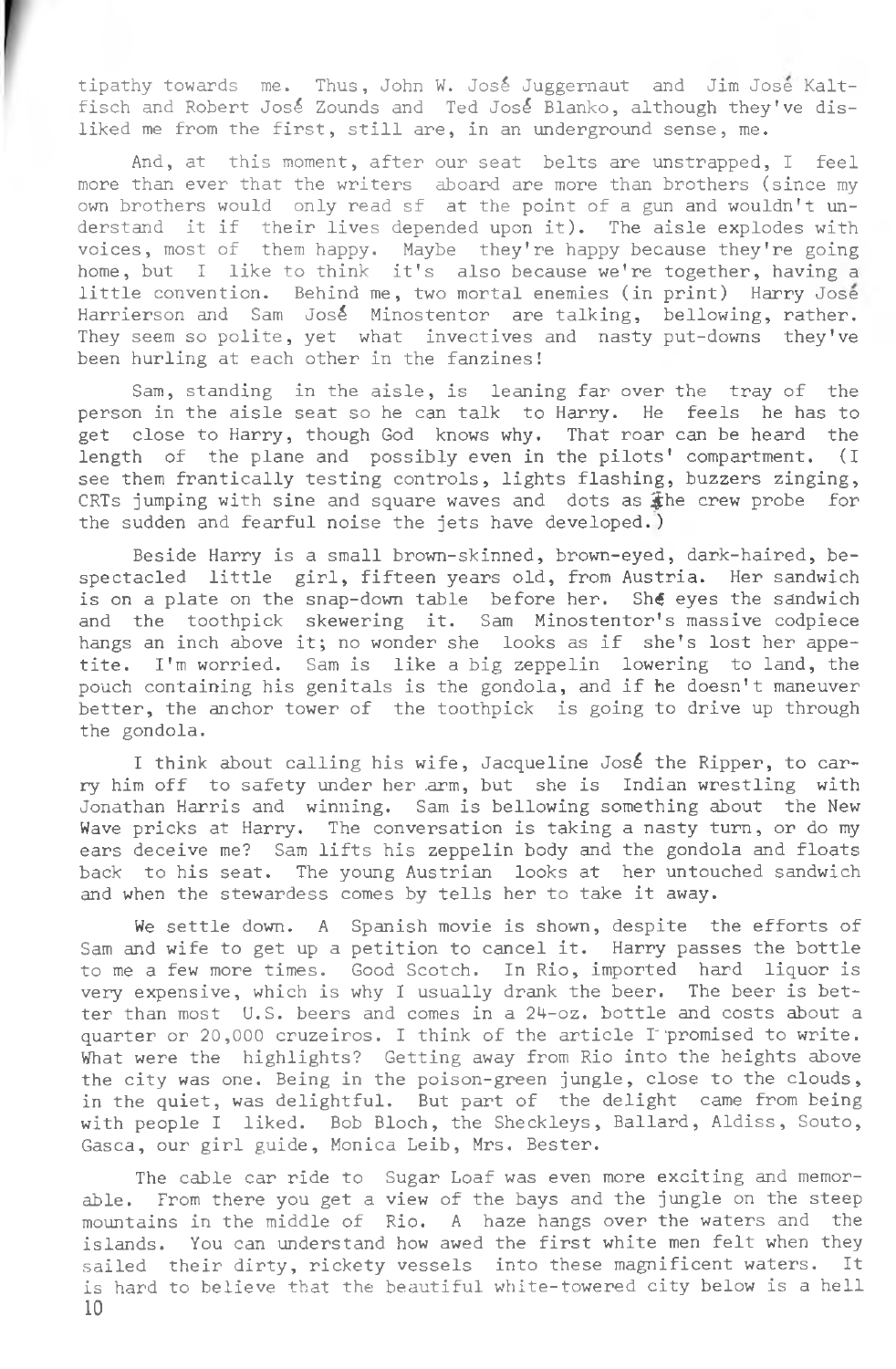of streets filled with fender-raking, bumper touching, gas-belching, noise-farting, out-to-kill cars, mostly Volkswagens.

Up here it's serene and cool and beautiful, I hate ,to go back down. But <sup>I</sup> do.

Although I don't love the city, I don't hate it. It has a bustling driving air with an overlay of good humor or congeniality which American cities lack. The young generation, the under 25s, are taller than their elders. Apparently they've been well fed and are following the trend for tallness which prevails in the youth of the world. The girls are pretty and sometimes even beautiful, ranging from German type blondes to Sicilian brunettes. They dress quite mod, wear microskirts, and an air of sex hangs over the city, like an invisible cobweb.

At New York, we split. Van Vogt, Leigh Chapman, and myself go on to LA. Howlin Jose Hellzapoppinson says goodbye sadly. It has not been a pleasant or rewarding trip for him, for several reasons, and I'm sad because I love Howlin and wish him happiness. Success he has, but there's always a storm raging around him because there's always one raging inside him. He's like a rocket that would like to go into a parking orbit but can't turn off the fuel and so must keep going, on into extrasolar space.

I say goodbye to Harry Jose Harrierson, whom I also love. Harry is speaking at the University of Chicago. Subject: science-fiction. You've come a long way baby. Guest lecturer at great universities and guest of the International Film Gestival in Rio. We've all come a long long way, baby. I sigh. I'm happy for him and the others, but the pleasure of being in a ghetto is slowly fading away.

The customs held us up so long, we missed our plane. We stand by and get one with no trouble. The beautiful Leigh sits by herself and Van Vogt and I are side by side again and continue our conversation.

*Jt*

Again, <sup>I</sup> find myself revising my opinions of him. <sup>I</sup> am always doing this with Van. It seems that I come to wrong conclusions, although they're based on what he says or what he's written. He is one of sf's greats, whatever you think of his work, and he's also one of the great off-beats, the originals, a unique, and, to some, a weirdo. Personally, I've always found him very charming, amusing, educational, and rational. I remember what daimon jose gnight, whom <sup>I</sup> met at Rio for the first time, said about Van Vogt.

Daimon once wrote a long article which should have destroyed Van utterly but seems to have affected his career or the esteem of the general public not one whit. daimon gets a wry joy out of this, because, despite his big-bertha blasting, he likes Van's stories. There is, daimon says, something vast and slimy and intriguing going on down below, way below, in the substructure of the universes of Fan's stories. This analysis catches my attention and delight. Something slimy. Now I've always thought Van's stories were based on the philosophy that this universe is founded on nothing, absolutely nothing. Except Maya perhaps.

However, at one of the negative feedback lectures held during the festival in the mornings in an almost empty theater, Van made some statements which rotated me like Charlie Brown catching a ball. Van said he was one of the few men left who believes in a world-wide Communist plot to take over Earth. Also, he stated that we're all golden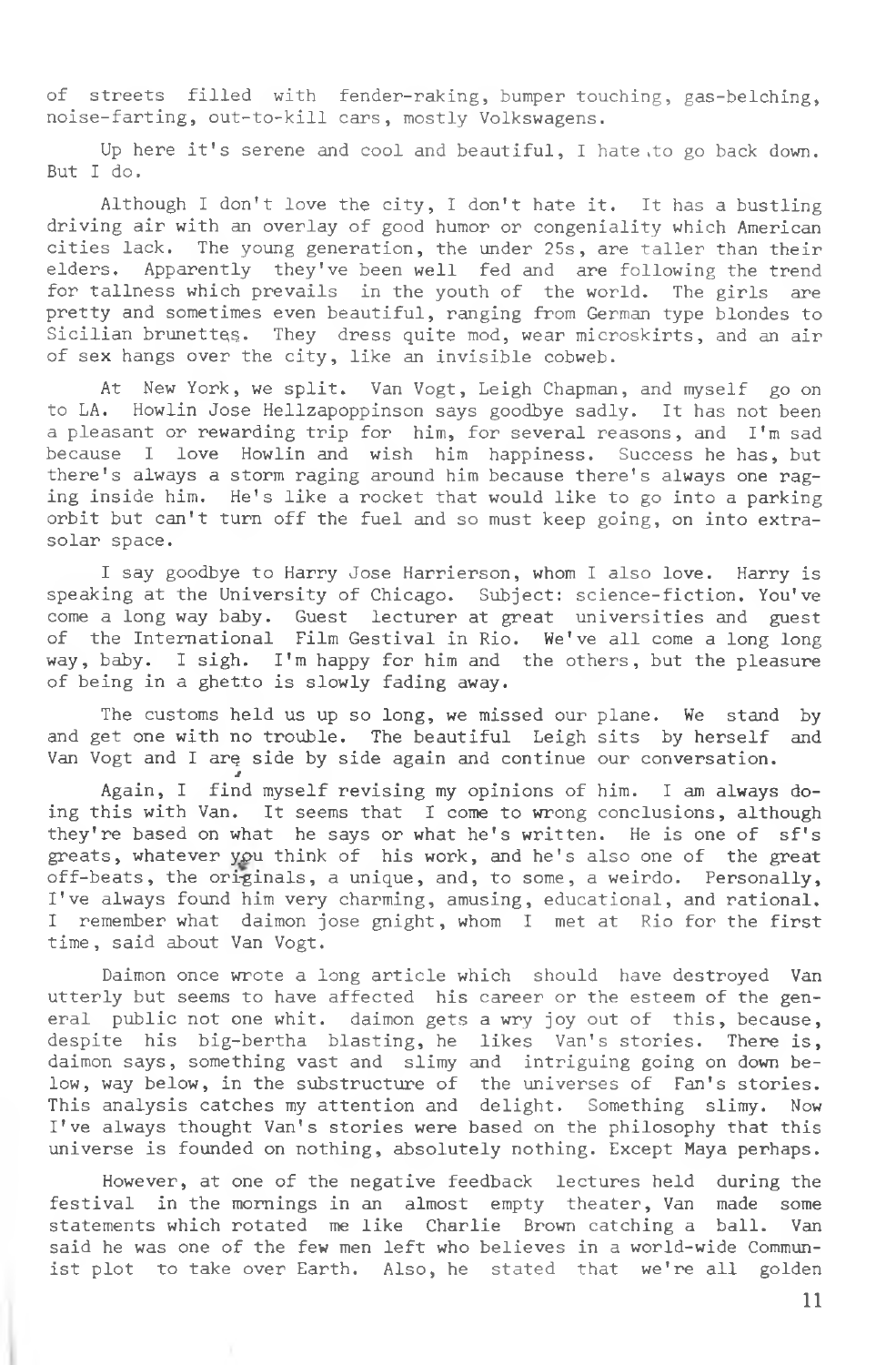fruits on a cosmic tree. In addition, he upheld Lysenko's genetics.

About that point in the speech, I said to Howlin, "Van's out of his fucking mind."

So here <sup>I</sup> am, homeward bound, finding out that <sup>I</sup> am wrong again. Van says nothing of the Communist plot, though he speaks of the other matters in his lecture. No matter. The Communists have never been backwards about admitting they are out for world conquest. But there is also a capitalist plot, although the master blueprint lies scattered in a hundred thousand fragmentary phrases in a thousand books. And the Communists are fighting among themselves, as any student of human nature knew would happen.

Van explains that his statements about the golden fruits of the tree of the cosmos and about Lysenko are only statements that his (Van's) behavior and thinking are based on an as-if philosophy. In other words, he follows Vaihinger; he acts "as if" Lysenkoism were true but he would not deny that it could be false. I don't say anything about Vaihinger to Van. <sup>I</sup> remember him vaguely from my college days, when <sup>I</sup> loved philosophers, before I found out that most of^zhem were suffering from syphilis of the psyche.

Once again, I am charmed into believing that Van is right, though I wonder if he isn't playing the flute to my cobra.

*r* The movie begins. Bullitt. I decide to watch it. I'm crazy about private eyes or rugged policemen who fight the Mafia and their own corrupted or stupid colleagues. The movie is exciting, fast, and bloody, but illogical. More illogical than the typical comic book or cartoon, but I don't fully realize this until I see it again on the broad screen, a few weeks later.

Just after the tremendously exciting — and dumb — chase through San Francisco, lightning streaks through my head. It's as if a switch had been thrown. And this, in a way, is just what happened.

I've long held that the creators: composers, painters, inventors, poets, philosophers, psychoanalysts, writers, etc., are born with their vivid imaginations. That is, in the casting of the lots, which is what, essentially, genetics is, the creative brain cells come up. Rather, the combination of cells which results in the configuration of heightened imagination. The brain cells have a peculiar hookup which enables them to perceive connections between things thought unrelated.

This happy configuration of cells may die or be repressed and, in our society, often does and is. But if the configuration is nourished, it grows, and new nerve networks grow and grow. And'every once in a while, one configuration grows into another, and inspiration, revelation, comes like current when a circuit is completed. The nerves creep out like tentacles and when they touch: Light.

This sudden light in my head was the result of going to Brazil. The experiences in a far country, in a strange land, opened doors of perception.

What shall *I* call it, the result of this light? We seem to have a need to categorize, to label, to tag. I don't want to label, but if I don't, somebody else will.

Subjectivity? Inferiority?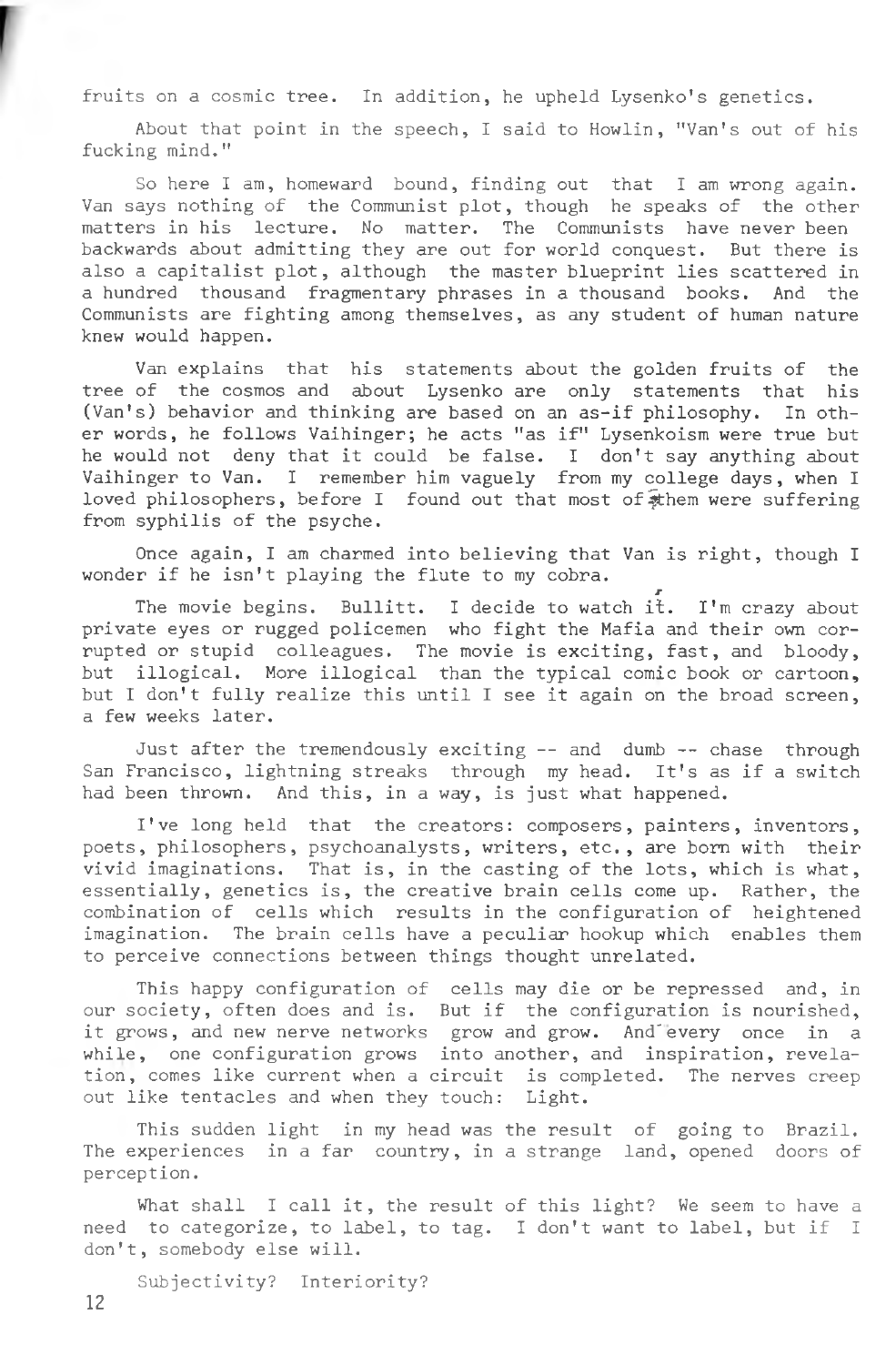These terms are not accurate and have too many carryovers from long usage.

In-with-ness?

That's good enough for the time being.

I won't know what it really means until after digging down, layer after layer, until I get to the core, break through into my personal Pellucidar. Down there may be nothing or something vast and slimy or a fire bed of crushed protons.

In-with-ness.

What it means is writing that has little reliance on latitude or longitude, on chronometers or barometers, photographs and tape recordings, histories and newspapers, or word of mouth. In short, it's a writing which won't be concerned with accuracy about the so-called objective world. It won't rely on indications from instruments or instrument-interpreters. In-with-ness will interpret the world as it sees and remembers it. In-with-ness is a system of logic, an internal logic, just as a language does not conform to the rules of classical or symbolic logic but has its own peculiar logic. Thus, English has its system and Iroquois its own and Maori its own. Each works within its own enclosed rules and yet each can be translated with more or less exactness into the other.

There is some foreshadowing, a tentativeness, a nuclear cell in the yolk, in this report on the Rio trip. For instance, my statement that the Rio beer bottles are 24 oz. bottles. <sup>I</sup> don't know that this is objectively valid, instrument-true. It seemed to me that it was. Thus <sup>I</sup> report it.

I don't know if the Sugar Loaf was east, west, or south of Rio. It seemed to me that,it was east, but the next time I think of it, it may be south. It will be south, according to my internal compass.

I don't know that I'm reporting Van's speech correctly. Or as he would report it. A copy of it lies in a nearby desk; <sup>I</sup> can refer to it. But I prefer to report the impression of the speech, its conversion into the system of my rogic.

But in-with-ness is not subjectivism. Subjectivism is too occupied with personal imagery. The reader does not understand the references because he is not the writer. In-with-ness is concerned with the inner latitude and longitude but is also concerned with communication. Its goal is communication. It interprets. There may be something lost in the interpretation but better a loss than impenetrability.

In-with-ness will not experiment with style in that sense that Joyce and Burroughs did. The English will be straight enough (most of the time), but the difference is in the translation. Joyce and Burroughs and Ballard, for instance, are also translators, but the first two are experimenters in style, as if they were trying to create new languages. Ballard uses the conventional language in conventional syntax, but he seems to be trying to speak Iroquois with an English vocabulary.

Joyce is like bits of wreckage floating up from the bottom of the mind-dark sea. Burroughs is fluid and shifting and nonsequential, like bits of a horror film spliced at random. Ballard is a somnambulist carving images out of a quartz landscape. (Concluded on Page 1U)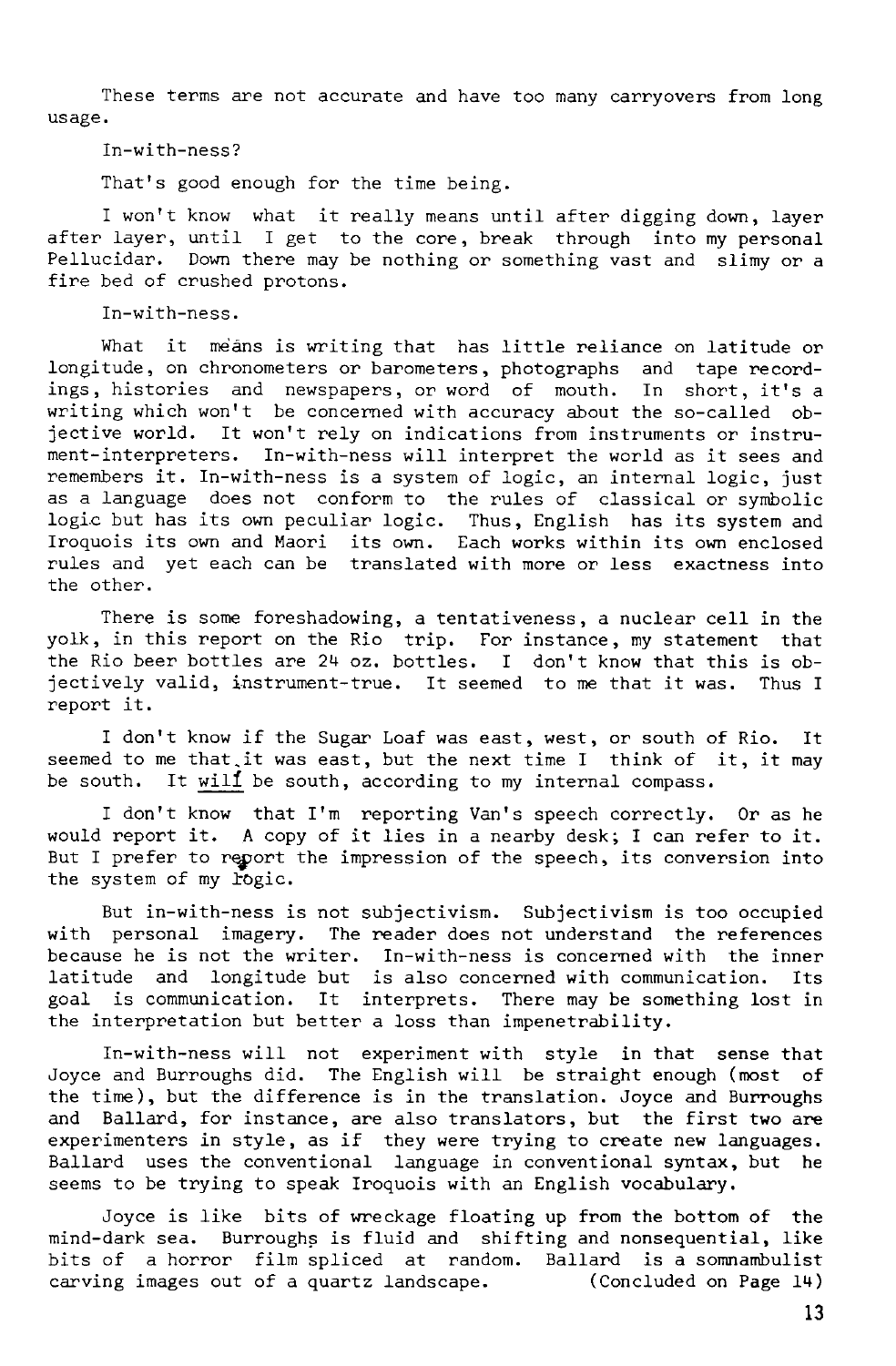#### **Editorial**

With this issue we start a new era for LUNA. A bit of explanation seems in order so you can see just what we're doing. LUNA was created in 1965 as a magazine devoted to publishing the transcripts of speeches presented at various sf conventions, past and present. LUNA' (prime) will continue with this type of material, with the occasional inclusion of feature articles. It also continues the numbering from our previous issues. The more expensive offset production requires an increase in subscription rates (which inflation had already made a prime candidate for revision). Present subscribers will therefore find the expiration number on their mailing label adjusted on a 2 to 1 basis, reflecting the new rate.

LUNA Monthly is a new publication which will continue the work we have been doing previously, featuring news, reviews, and other information of special interest to the science fiction field. The first issue (No.1) will be dated June, and we recommend that  $\sqrt{6}u$  subscribe immediately to avoid missing this issue (subscription form enclosed).

Our third project is an Annual Cumulative Bibliography of science fiction and fantasy published in book form during the previous year in the United States and other countries. This will be published in the same format as the other LUNA publications, and may be ordered together with your subscription to LUNA Monthly, or separately when published. The edition covering 1967-1968 will be out this summer, with future Annual editions published each spring.

Credit where credit is due department: We were pleased to see that Bill Crawford liked the cover drawings on LUNA #1 and 3 enough to reprint them in *Spaceway Science Fiction,* May-June 1969 issue, pages 36 and 94, although no credit was given for their source. These drawings were originally done in 1948 for A Fan Artists Folio, and we expect to reprint further drawings in this series on future issues of LUNA'.

#### 

Report by Philip José Farmer (Continued from Page 9)

In-with-ness won't show up immediately in my work. I will brood on it and with it and let it brood on me. For the present, I'll finish up the novels and short stories I've already started in the same style <sup>I</sup> began them. To rework them would spoil the stories and also the concept of in-with-ness. And <sup>I</sup> will use the old styles and approaches in series I've been publishing for some time: the Riverworld and Wolff-Kickaha series.

This is what going to Brazil means to me; this is the travelog of the mind.

NOTE: A friend to whom <sup>I</sup> showed this said, "You're one of the nuts on the cosmic tree Van talked about!"

So be it.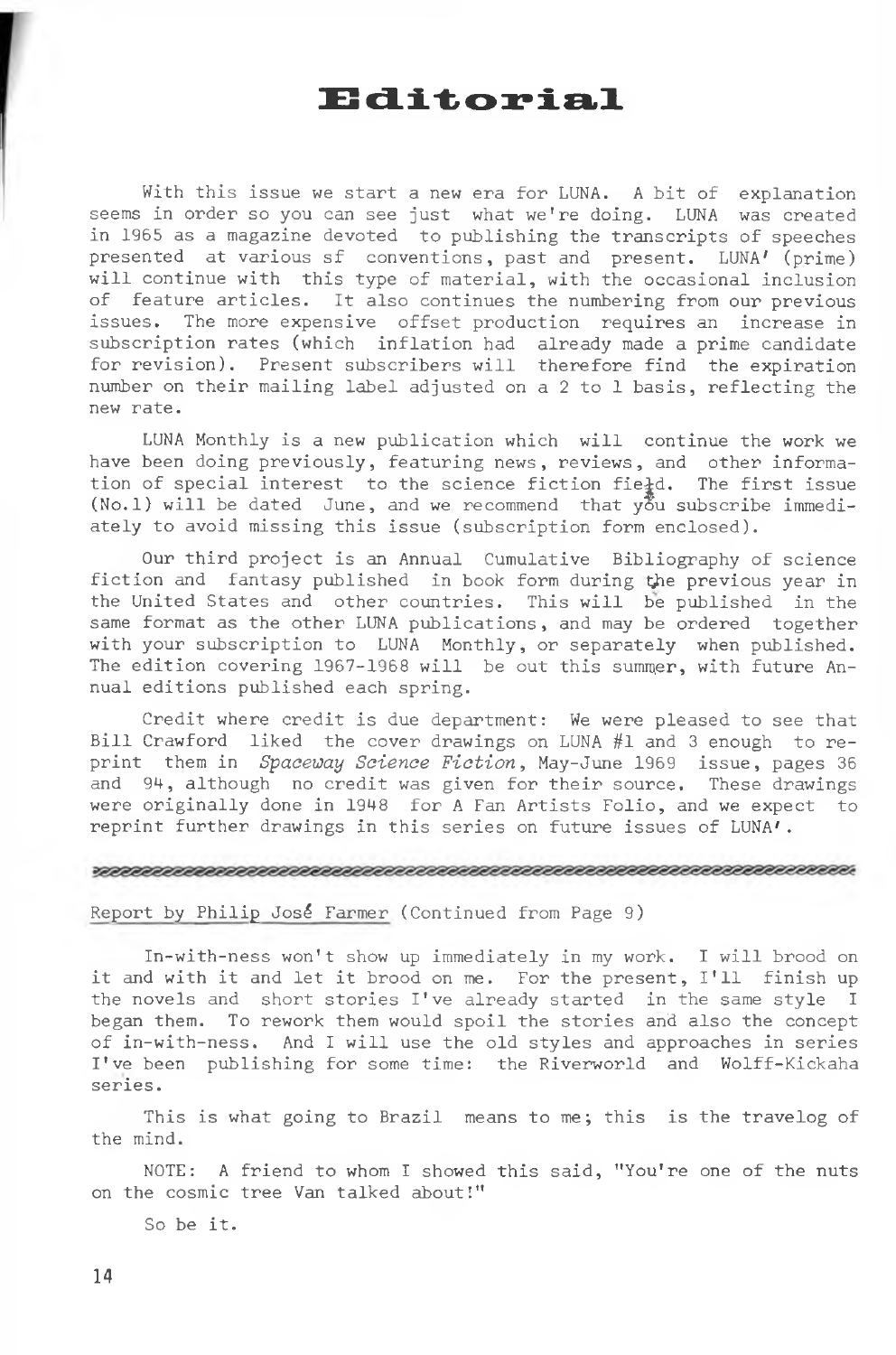## 4 *Speech\* About Science Fiction Readers by Willy Ley*

Ladies and Gentlemen: <sup>I</sup> know — and you know too — that it is one of the favorite habits of after dinner speakers to start their speech saying that they really are not prepared to speak and that the call for a speech came as a surprise to them. After that they usually fish around in their pockets for the notes they made in advance. <sup>I</sup> am going to say exactly the same now, but <sup>I</sup> want you to believe me that in this case it is true. I really did not expect to speak; like Paul I came here to have dinner and, perhaps, listen to others that might care to say something. And you'll see that I shall not produce any notes. Firstly because I do not have any, not having anticipated a speech. And secondly because I never have any. Even if <sup>I</sup> go to lectures of mine that are scheduled for weeks in advance (as they usually are), I do not possess any notes, not written ones at any event. They are hidden in my brain -- somewhere -- and I couldn't very well claim to have forgotten to have it along.

Naturally I do not have a theme for this speech, I only have the excellent excuse that you asked me to speak. Please do not expect me to talk about rockets. I positively refuse to do so. I think that I have talked sufficiently about rockets already and I am not going to say much more about that theme unless <sup>I</sup> can report new experimental advances. Or get paid for the talk.

Saying that  $\mathfrak I$  do not have a theme is not quite correct, there are two themes struggling to be talked about. One of them might be termed "in defense of science fiction articles," the other might be called "experiences with science fiction." Or: what do people think and say when they read a science fiction magazine? Well, the first group of readers are, of course, the fans. But what they think and say you know best yourself. It would be senseless -- and unwise -- to try to tell a whole collection of fans what they think. What I wish to discuss a bit are the reactions of those people who read science fiction only occasionally or even for the first time.

There are two groups of them, both well known to me. The first group is what I mentally call "the neighbors" meaning people that belong to all walks of life, all unaware of such a thing as science fiction and that walk in one day for a neighborly visit and see "queer" magazines lying around. People that sooner or later get curious and ask what these magazines contain, that borrow a copy and then return it after a while with thanks and expressions that are not always very intelligent. We'll talk about those people later.

The second group are what I call "the Professionals," scientists

\*Presented *Monday evening, July 3, 1939 at the NYCon, the First World Science Fiction Convention, held in New York, N.Y., reprinted from the December 1939 issue of New Fandom.*